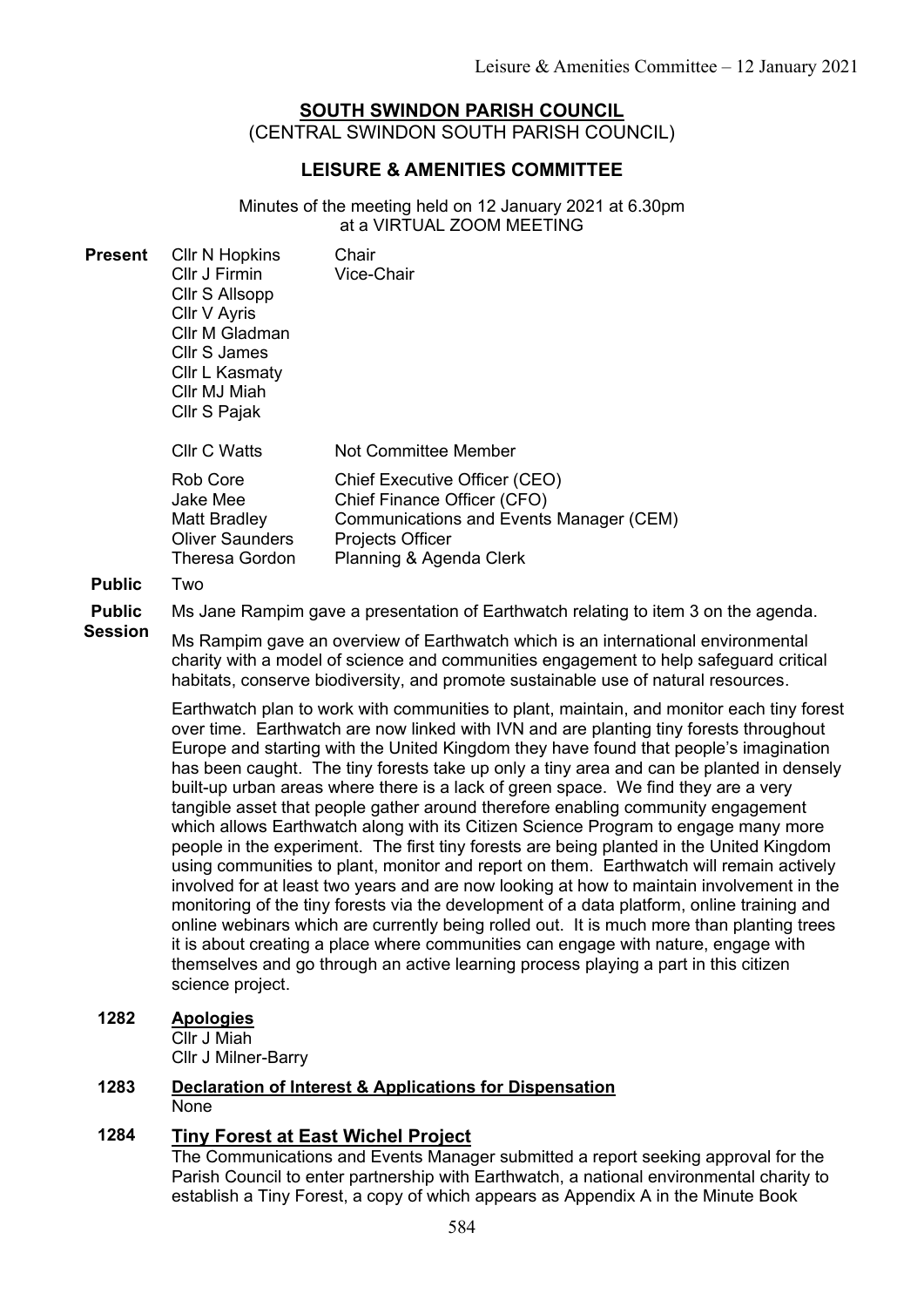The CEM thanked Jane Rampim for the presentation and said that a report and relevant information had been submitted with two recommendations as tabled.

## **Recommendation**

To agree for the Parish Council to go into partnership with Earthwatch to establish a Tiny Forest at the East Wichel Play Area.

To give authority to Parish Officers to sign a Partnership Agreement with Earthwatch for a Tiny Forest project at East Wichel Play Area.

**RESOLVED** that both recommendations be approved.

## **1285 Marketing of Parish Events Venues**

The Communications and Events Manager submitted a report seeking approval to commission an Events Marketing Plan for the Town Gardens and Town Gardens Bowl a copy of which appears as Appendix B in the Minute Book

The CEM said that a report and relevant information had been submitted with a recommendation for councillors as tabled.

## **Recommendation**

3.1 To Hire the Events Consultant to complete a Marketing Plan for events in the Town Gardens and Town Gardens Bowl based on the quote in Point 2.8 of the report.

**RESOLVED** that recommendation 3.1 be approved.

## **1286 Invitation to Tender- Future of Town Gardens Café Operation**

The Communications and Events Manager submitted a report regarding the future operation of the Town Gardens café, a copy of which appears as Appendix C in the Minute Book

The Chair said that the café was up for renewal in May 2021. The CEM reiterated the report information and recommendations.

#### **Recommendation**

- 3.1 To agree to advertise for tenders for the running of the Town Gardens Café on an initial 3-year lease starting from 1<sup>st</sup> June 2021.
- 3.2 To agree the decision-making process for the Parish council's preferred tender as outlined in Point 2.5 of the report.

**RESOLVED** that recommendation 3.1 and 3.2 be approved.

## **1287 Swindon Road Garden**

The Chief Executive Officer gave a verbal update on the Swindon Road Garden Project.

The CEO said that there had been a few problems due to COVID-19 in the last few months, but staff had now cleared the Swindon Road site, refurbished the existing benches and a floor plaque. Two end walls would be screened off with trellis to create a better view for the public, Jet washing the area would be done next and sensory plants had been ordered and be planted in February 2021. The CEO said that long term it was hoped to get community interest to maintain the garden and that the garden would be part of the Britain in Bloom 2021 if it is held.

Cllr C Watts gave thanks to the parish operatives and both parish officers for their expertise in producing the Buttresses. The Chair also thanked Cllr Kasmaty for all the work she had put in to move the project forward.

#### **NOTED**

## **1288 Rushey Platt and Quarry Road Lease Request Update**

The Chief Executive Officer gave a verbal update on lease requests for Rushey Platt local nature reserve, Quarry Road open space and tennis courts.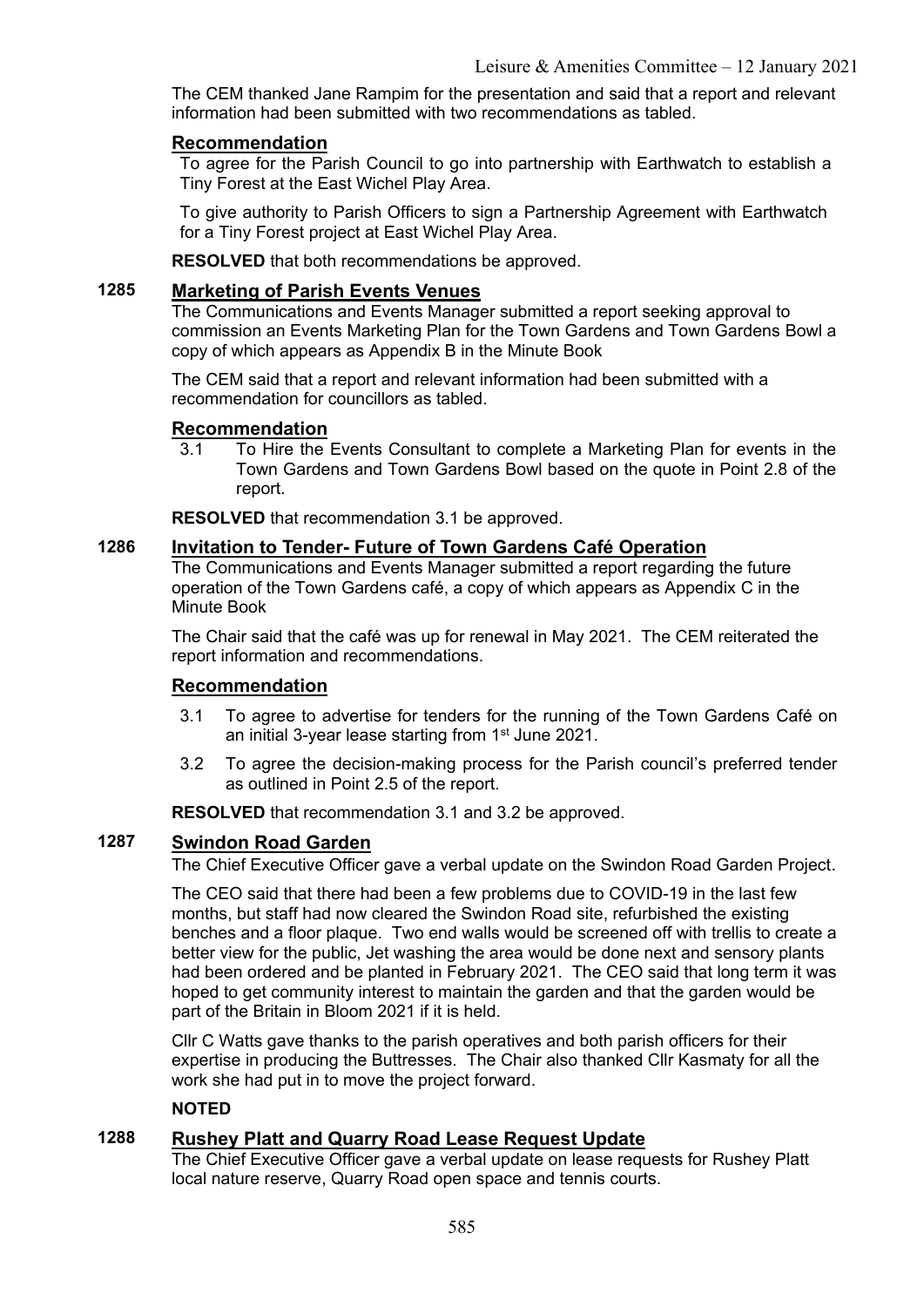The CEO said that the parish were looking to extend the current lease for the play area at Quarry Road to incorporate an adjacent strip of land. Lethbridge School had requested help with access to enable movement of children within current distance rules.

On the 4th November 2020 there was a further lease request for Rushey Platt which was at end of lease from Wiltshire Wildlife Trust. The parish were looking to take the lease on from the Borough, however the latest update said that the property team at SBC did not have capacity to service the leases for the parish at this time. SBC hope to give an update but the capacity issue means that the leases are at the back of the queue.

Cllr C Watts asked if leases are delayed would there was a risk to the assets that may have a financial impact.

The CEO said that the tennis courts and grass area at Quarry Road are being maintained under the current deed and should not deteriorate further than they already had, however, it means that no management planning is in place for Rushey Platt and there will only be a base service. The site borders the green corridor and sits next to the Rushey Platt play area. It had changed from a fenland site to a local nature reserve, but it has value locally and can be protected by taking on the lease as agreed through Council some time ago.

#### **NOTED**

#### **1289 Play Area Renovation – Savernake and Westcott Play Areas Update**

The Projects Officer submitted a report regarding the renovation of Savernake and Westcott play areas, a copy of which appears as Appendix D in the Minute Book.

The Projects Officer said that the usual process had been followed with three reputable companies and he had recommended accordingly.

The CEO said that during a play area safety check in the summer it had been noted that some of the play equipment had failed because of wood rot, therefore the new the equipment is of a more suitable material.

| Company | <b>Westcott Recreation</b> | Savernake Street |
|---------|----------------------------|------------------|
|         | £36,961.00                 | £21,410.00       |
| 2       | £32,125.64                 | £18,752.41       |
| 3       | £32,808.00                 | £18,953.00       |

#### **Recommendations**

Company 3 to carry out both renovation projects. The company had been used before and always deliver good work and are offering a very competitive price.

**RESOLVED** that recommendation 3 be approved.

#### **1290 Allotments Working Party**

The Chair of the Allotments Working Party gave a verbal update regarding work being carried out on the allotment sites.

The Chair said that work to improve the roadway at Glenwood allotment site had been completed and other improvement works to other sites had shown to be working well.

The Projects Officer said that landscaping on the green corridor had now been prioritised and had started with a focus on landscaping of the footpath when the work is completed Glenwood site would follow immediately.

## **NOTED**

#### **1291 Events Working Party**

The Chair of the Events Working Party gave a verbal update regarding events.

The Chair said that the events working party had met on the 12<sup>th</sup> December 2020 and discussed three key items with the events consultant who had looked at commercial and